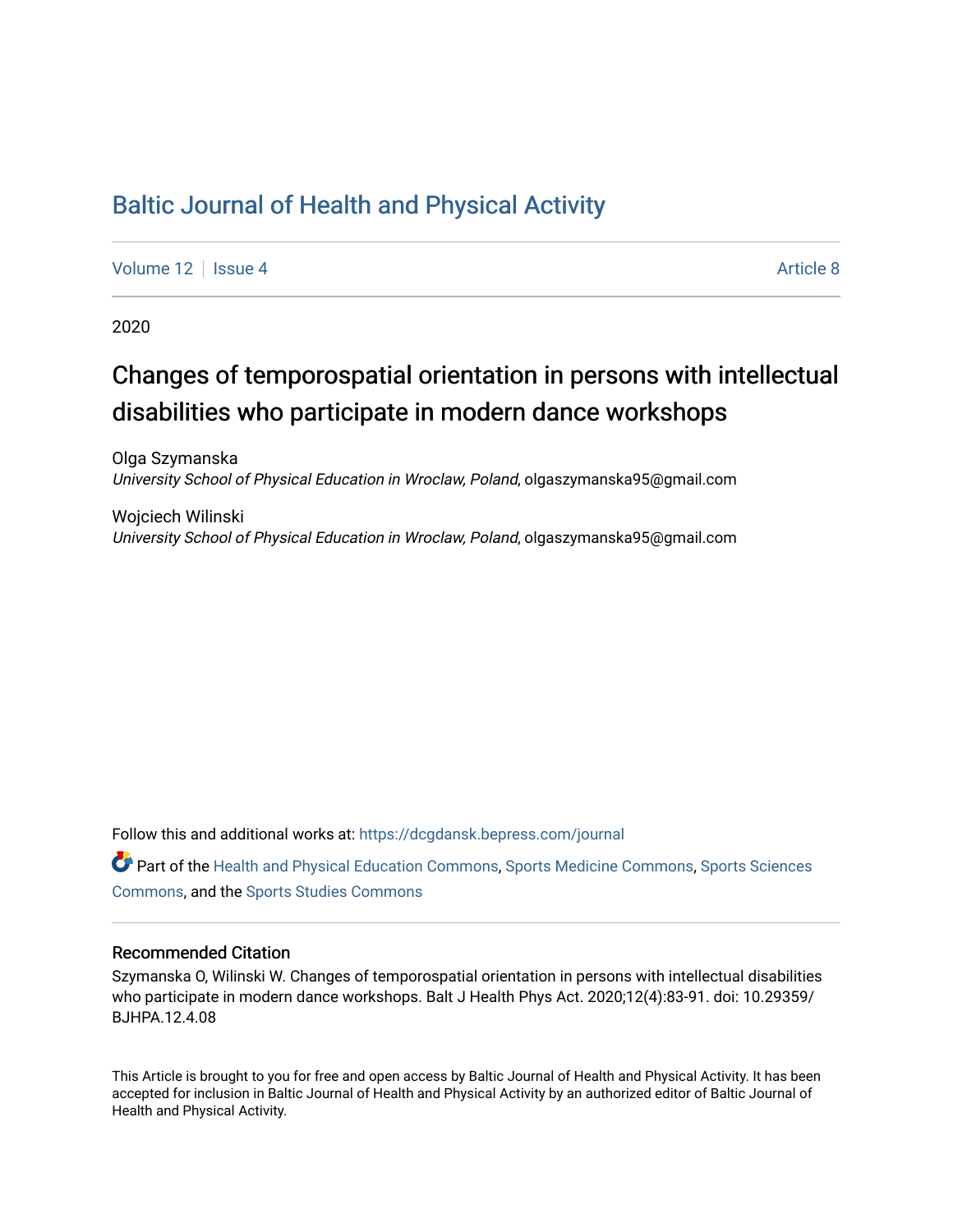# **Changes of temporospatial orientation in persons with intellectual disabilities who participate in modern dance workshops**

| <b>Authors' Contribution:</b><br>A Study Design                                                                                                                                  | Olga Szymańska ABDEF, Wojciech Wiliński ACDE                                                                                                                                                                                                                                                                                                                                                                                                                                                                                                                                                                                                                                                                                                    |
|----------------------------------------------------------------------------------------------------------------------------------------------------------------------------------|-------------------------------------------------------------------------------------------------------------------------------------------------------------------------------------------------------------------------------------------------------------------------------------------------------------------------------------------------------------------------------------------------------------------------------------------------------------------------------------------------------------------------------------------------------------------------------------------------------------------------------------------------------------------------------------------------------------------------------------------------|
| <b>B</b> Data Collection<br><b>C</b> Statistical Analysis<br>D Data Interpretation<br><b>E</b> Manuscript Preparation<br><b>F</b> Literature Search<br><b>G</b> Funds Collection | University School of Physical Education in Wroclaw, Poland                                                                                                                                                                                                                                                                                                                                                                                                                                                                                                                                                                                                                                                                                      |
| abstract                                                                                                                                                                         |                                                                                                                                                                                                                                                                                                                                                                                                                                                                                                                                                                                                                                                                                                                                                 |
| <b>Background:</b>                                                                                                                                                               | The aim of the study was to identify whether participation in a short series of modern dance (hip-hop)<br>workshops could improve the level of temporospatial orientation in persons with moderate intellectual<br>disabilities.                                                                                                                                                                                                                                                                                                                                                                                                                                                                                                                |
| <b>Material and methods:</b>                                                                                                                                                     | The group consisted of 10 persons aged 14-23 ( $M = 19.5$ , $SD = 2.87$ ). A quasi-experiment was prepared<br>in a one-group plan which consisted of a series of nine modern dance workshops lasting 60 minutes<br>each and held twice a week. The following test layout / testing regime was used: pretest-posttest<br>to check the temporospatial orientation level of dance workshop partic-ipants before and after the<br>workshop. A "ball run" spatial orientation test was used in the study. The test was adapted to the<br>cognitive abilities of the subjects.                                                                                                                                                                        |
| <b>Results:</b>                                                                                                                                                                  | Student's t-test for dependent samples showed that the mean level of temporospatial orienta-tion<br>in persons with moderate intellectual disabilities before their participation in nine hip-hop dance<br>workshops ( $M = 32.32$ ; $SD = 3.98$ ) is significantly higher than the mean level of tem-porospatial<br>orientation ( $M = 29.74$ ; $SD = 5.45$ ) after completion of workshops, $t(9) = 2.61$ ; $p < 0.05$ .                                                                                                                                                                                                                                                                                                                      |
| <b>Conclusions:</b>                                                                                                                                                              | Modern dance (hip-hop) classes improve temporospatial orientation in persons with moderate intellectual<br>disabilities                                                                                                                                                                                                                                                                                                                                                                                                                                                                                                                                                                                                                         |
| Key words:                                                                                                                                                                       | temporospatial orientation, intellectual disability, modern dance, hip-hop.                                                                                                                                                                                                                                                                                                                                                                                                                                                                                                                                                                                                                                                                     |
| article details                                                                                                                                                                  |                                                                                                                                                                                                                                                                                                                                                                                                                                                                                                                                                                                                                                                                                                                                                 |
|                                                                                                                                                                                  | Article statistics: Word count: 3,178; Tables: 0; Figures: 1; References: 60                                                                                                                                                                                                                                                                                                                                                                                                                                                                                                                                                                                                                                                                    |
|                                                                                                                                                                                  | Received: June 2020; Accepted: December 2020; Published: December 2020                                                                                                                                                                                                                                                                                                                                                                                                                                                                                                                                                                                                                                                                          |
|                                                                                                                                                                                  | Full-text PDF: http://www.balticsportscience.com                                                                                                                                                                                                                                                                                                                                                                                                                                                                                                                                                                                                                                                                                                |
|                                                                                                                                                                                  | Copyright © Gdansk University of Physical Education and Sport, Poland<br>Indexation: Celdes, Clarivate Analytics Emerging Sources Citation Index (ESCI), CNKI Scholar (China National Knowledge                                                                                                                                                                                                                                                                                                                                                                                                                                                                                                                                                 |
|                                                                                                                                                                                  | Infrastructure), CNPIEC, De Gruyter - IBR (International Bibliography of Reviews of Scholarly Literature in<br>the Humanities and Social Sciences), De Gruyter - IBZ (International Bibliography of Periodical Literature<br>in the Humanities and Social Sciences), DOAJ, EBSCO - Central & Eastern European Academic Source, EBSCO<br>- SPORTDiscus, EBSCO Discovery Service, Google Scholar, Index Copernicus, J-Gate, Naviga (Softweco, Primo<br>Central (ExLibris), ProQuest - Family Health, ProQuest - Health & Medical Complete, ProQuest - Illustrata: Health<br>Sciences, ProQuest - Nursing & Allied Health Source, Summon (Serials Solutions/ProQuest, TDOne (TDNet), Ulrich's<br>Periodicals Directory/ulrichsweb, WorldCat (OCLC) |
| <b>Funding:</b>                                                                                                                                                                  | This research received no specific grant from any funding agency in the public, commercial, or not-for-profit sectors.                                                                                                                                                                                                                                                                                                                                                                                                                                                                                                                                                                                                                          |
| <b>Conflict of interests:</b>                                                                                                                                                    | Authors have declared that no competing interest exists.                                                                                                                                                                                                                                                                                                                                                                                                                                                                                                                                                                                                                                                                                        |
| <b>Corresponding author:</b>                                                                                                                                                     | Olga Szymańska, Akademia Wychowania Fizycznego we Wroclawiu - Zakład Metodyki Szkolnej Kultury Fizycznej; ul.<br>Witelona 25 Wroclaw 51-617, Poland; e-mail: olgaszymanska95@gmail.com                                                                                                                                                                                                                                                                                                                                                                                                                                                                                                                                                          |
| <b>Open Access License:</b>                                                                                                                                                      | This is an open access article distributed under the terms of the Creative Commons Attribution-Non-Commercial-No-<br>Derivatives 4.0 International (https://creativecommons.org/licenses/by-nc-nd/4.0/), which permits use, distribution<br>and reproduction in any medium, provided the original work is properly cited, the use is non-commercial and is<br>otherwise in compliance with the license.                                                                                                                                                                                                                                                                                                                                         |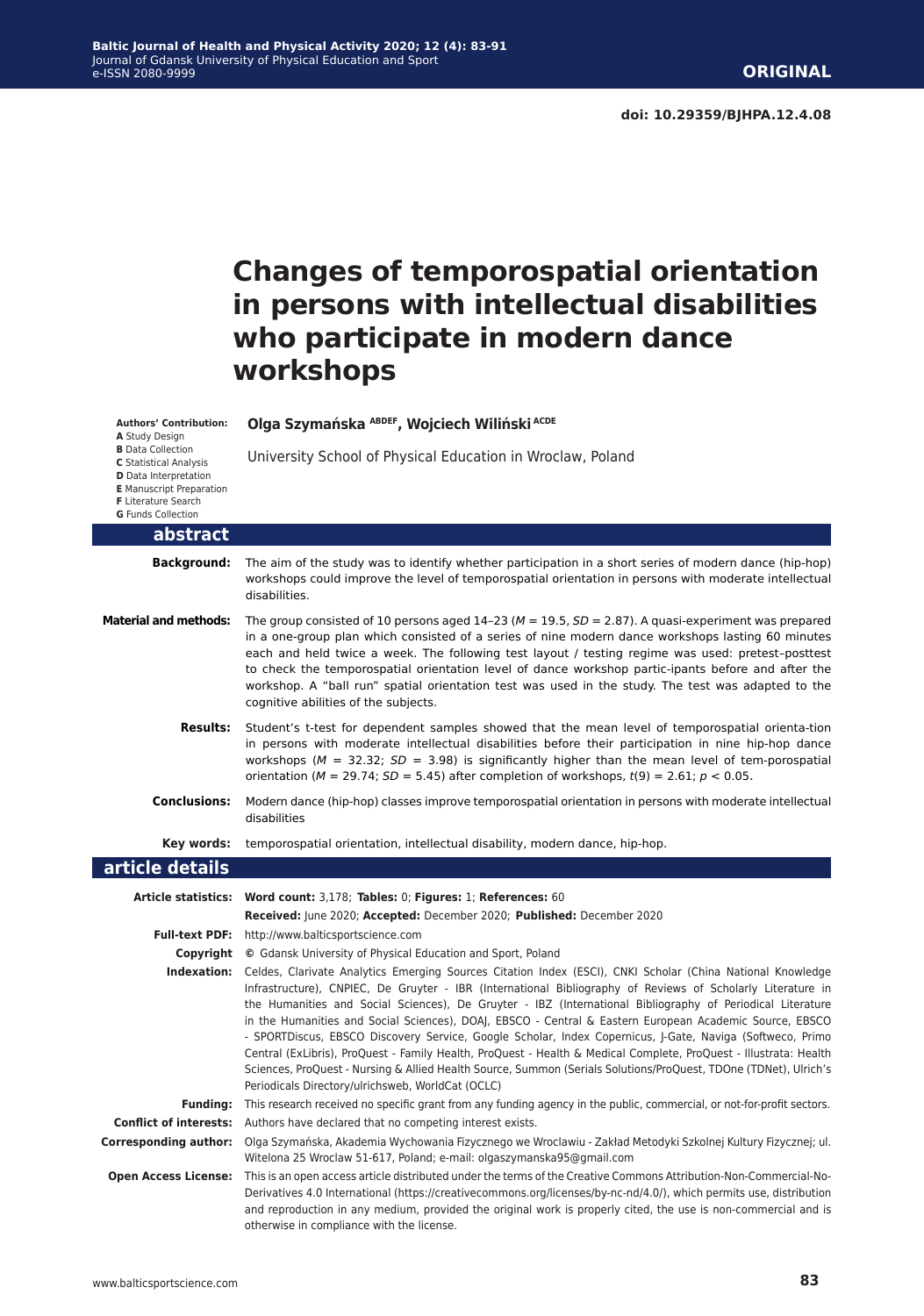## **introduction**

Intellectual disability is a complex condition with diverse clinical presentations determined by different etiological factors. It comprises varied symptoms of development disturbances asso-ciated with genetic disorders, neurodevelopmental disorders, metabolic disorders, neurotoxic infections, but also a result of environmental and cultural factors [1–3]. The DSM-V classifi-cation [4] is based on the fact that intellectual disability is a disorder beginning in the devel-opment period and includes deficits both in terms of intellectual and adaptive performance in areas relating to understanding concepts, social performance and practical fields. Educational possibilities of persons with moderate intellectual disabilities are very limited due to the large abnormalities in mental and physical development. Dysfunctions apply both to motor devel-opment and perception processes. There are also difficulties in moving from a lower level to a higher level of development. These changes are primarily determined by the abnormal perfor-mance shown by the anatomical structures of the brain. ID is classified as neurodevelopmental disorders. The studies carried out so far indicate abnormalities within the structure of the cen-tral nervous system [5, 6]. Motor coordination is closely linked to the functioning of the central nervous system. It depends on performance of receptors, secretion and transport of hormones by blood and the flow of information through the nervous system. Therefore, thorough coor-dination of movements requires establishment of action programs before the motion com-mences. During the movement, its course is systematically evaluated, and adjustments are made on the basis of the discrepancies between the achieved result and the planned objective of the action [7–16]. Due to the deficits in the correct functioning of the central nervous sys-tem in persons with intellectual disabilities, it can be noted that coordination abilities in this social group are significantly less developed than in an average person with a standard devel-opment status [17]. Taking up physical activities by persons with intellectual disabilities is a very important element in their revalidation/compensation. Therapists or teachers should con-sider what really is important and needed to improve the performance of persons with intellec-tual disabilities when developing programs/curricula for their students. There is no doubt that creation of programs aimed at developing coordination abilities is of utmost importance. Tem-porospatial orientation is determined by the capacity of the central nervous system to func-tion. Efficient CNS enables fast and effective control and adjustment of motion in space [18–27]

Music and dance can provide persons with intellectual disabilities while learning with support and even guidance. Dance lessons are also part of rehabilitation [28] and cognitive, emotional and social therapy [29]. Sooful et al. [30] assume that dance and music encourage personal efforts, enable people to overcome the limitations imposed by their disabilities and help them to achieve a greater sense of accomplishment. A few studies to date showed that motor coor-dination could be shaped through different forms of dance [31–33]. Dance is a form of exer-cise that offers physiological and psychological benefits [34]. In addition, physical training with dancing can improve balance, strength, flexibility and functioning of the cardiovascular system, because it uses interval training but is considered an aerobic form [35]. Haghigh et al. [36] investigated the effect of a combined program (aerobic and rebound therapy) with two different ratios on some physical and motor fitness indices in intellectually disabled girls. The results showed that both exercise programs in experimental groups improved endurance per-formance indices, lower extremities endurance, cardio-respiratory endurance, static and dy-namic balance, agility and coordination in comparison to the control group.

There are many kinds of dance, such as ballroom dance, modern, jazz, ballet and traditional dance. We more often meet with dance in the rehabilitation of people with neurological disor-ders such as Parkinson disease or dementia. In research, we can find the use of such dances as Argentinian tango, Zumba and DMT [37–41]. Modern dance deserves special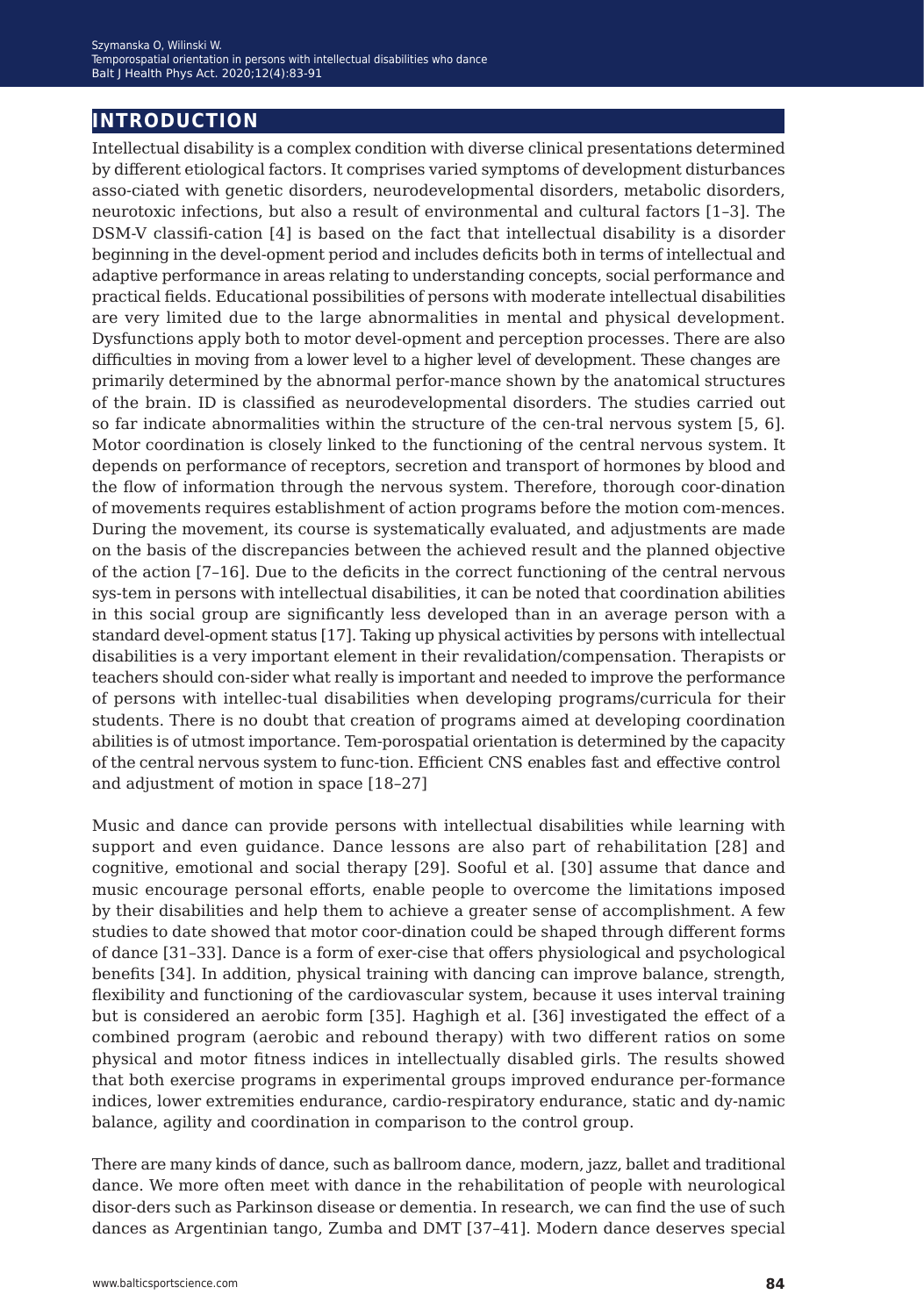attention, which, thanks to having been popularized by the media, can arouse public interest more easily than other dance variants. Modern dance teaches people to work in space and with space, namely, to move carefully and freely within it [42]. In modern dance you can see the compo-nents of jazz, modern dance, classical dance, stepping, etc. There are many styles of modern dance, e.g. new style, disco dance, dancehall, afro dance, breakdance, street dance, funky. In this collection of many dance techniques, improvised, dynamic and strong movement is what really counts. This area is constantly evolving.

Modern dance, which includes the hip-hop style, originates from the street dance, i.e. dancing in the streets created in 1970s. This dance requires dancers to coordinate their movements very closely. Hip-hop is a dance that is very characteristic, dynamic and lively, because of the uniqueness of many steps and transitions that require bouncing off the ground. The distinctive feature of this dance is a high degree of technical freedom. However, there are rules that any dancer specializing in this style should adhere to. The basis is the so-called "feeling", which means sensing the music, its rhythm, melody, the intensity of the song, which translates into dancers performing the same steps, but music will be interpreted differently. It is all about representation of music through motion as smoothly as possible. The tempo of hip-hop music is in the range of 70 to 130 beats per minute (BPM) [43]. So if we talk about a tempo of music being "at 90 BPM," we mean that there are 90 beats (pulses) every minute. Tempo in hip-hop can be freely selected according to the students' abilities; it is not imposed as in ballroom or folk dances. It is also important to move steadily and isolate the body by moving its individu-al parts precisely. Therefore, training requires learners to work on coordination abilities [44,45]. This dance is undoubtedly suitable for persons with intellectual disabilities due to its attractiveness and popularity, which may be an incentive to participate in such a form of phys-ical activity. This activity combines motion, social interaction and play, and in addition, is easy to carry out because it does not require any specialized equipment. In addition, according to the studies by Bonny, Lindberg and Pacampara [46], dance such as hip-hop can contribute to improving cognitive processes and, as we know, it is used to create and modify the knowledge of the environment that shapes our behaviour (to explore the environment), which suggests that this may have a direct effect on temporospatial orientation. It is worth adding that it is difficult to find a similar topic in the literature where authors would undertake to check whether regular hip-hop dance training could improve temporospatial orientation, possi-bly due to the relatively short existence of the dance style.

#### **Aim of the study**

The aim of the study was to identify whether participation in a short series of modern dance (hip-hop) workshops could improve the level of temporospatial orientation in persons with moderate intellectual disabilities. Empirical verification of this aim required the following re-search question to be posed:

Does the level of temporospatial orientation in persons with moderate intellectual disabilities change after they have completed nine modern dance (hip-hop) workshops?

### **material and methods**

The criterion for inclusion into the study group was moderate intellectual disability, interest in dance (selection was made by specialists – physical education teachers with professional qual-ifications as teachers of persons with intellectual disabilities) and a written consent from par-ents followed by oral consent from students in order to participate in modern dance work-shops and scientific research conducted on the school premises. 10 out of 14 people were qualified for the research (5 men and 5 women) aged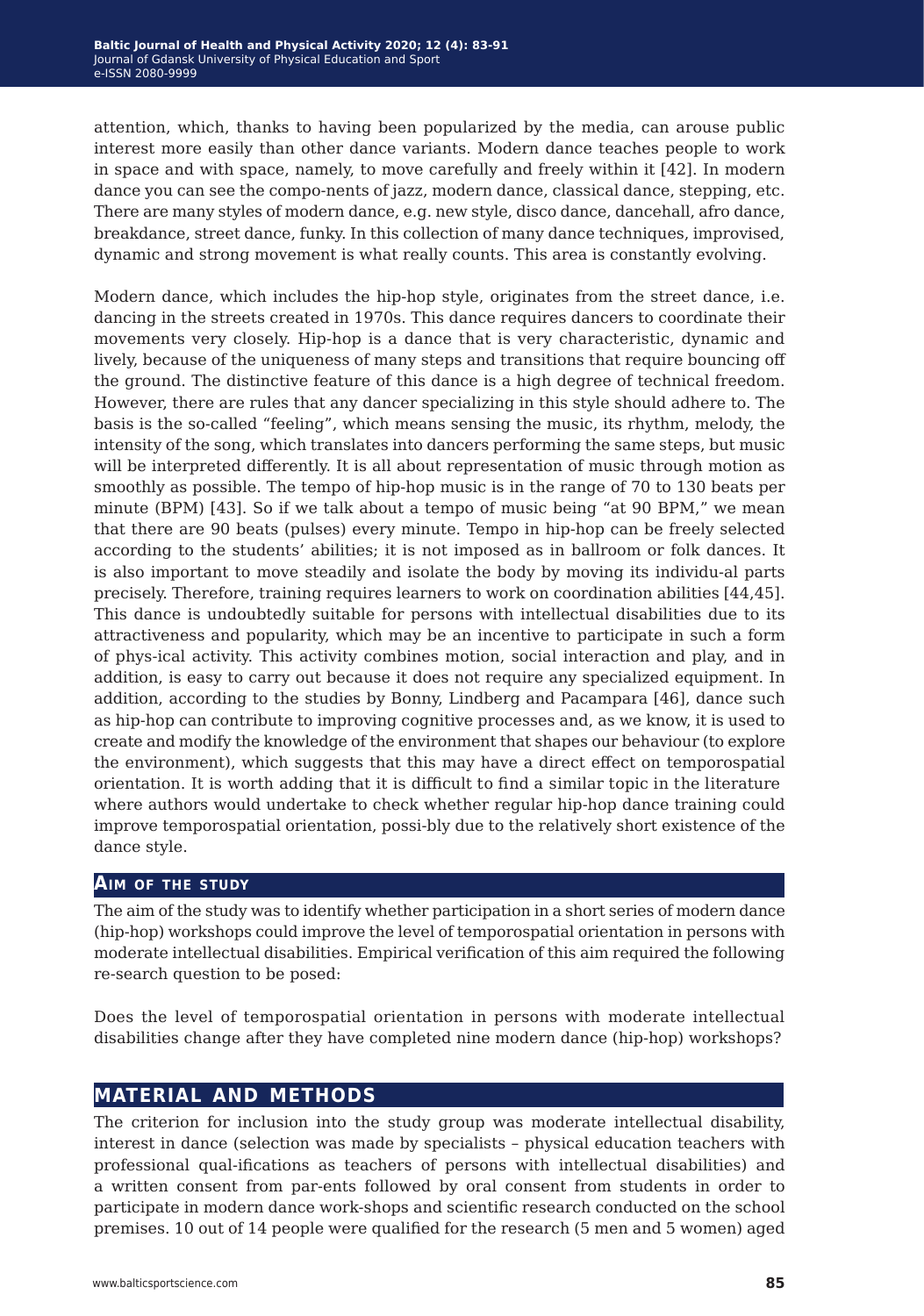14–23 (*M* = 19.5, *SD* = 2.87), including a student with severe intellectual disabilities who performed at a similar level as the rest of the group. 4 persons were not qualified due to attendance of less than 50% at all the activities that took place.

In order to verify the research question raised, a quasi-experiment was prepared in a one-group plan which consisted of a series of nine modern dance workshops (hip-hop) lasting 60 minutes each and held twice a week for persons with moderate intellectual disabilities. The following test layout / testing regime was used: pretest-posttest to check the temporospatial orientation level of dance workshop participants before and after the workshop. The protocol of the dance workshops provided for a warm-up, proper classes (learning choreography based on basic steps of hip-hop such as: "Toy Man"1, "Bart Simpson" <sup>2</sup> or "Bounce"<sup>3</sup>) and finally: team-building and stretching physical exercises. Old school steps<sup>4</sup> were selected because they seem more appropriate for people with intellectual disabilities. The steps above are clearly structured and easy to follow the typical hip-hop pace. The tempo of the music was gradual. It started at 75 BPM and increased go to 95 BPM. A video recording was made to document the proce-dures used and to record the hip-hop choreography taught during the study5.

The following dependent variables included: the level of temporospatial orientation among the participants of the workshop recorded twice: before and after the modern dance (hiphop) workshop. A "ball run" spatial orientation test [47] was used in the study. The test was adapted to the subjects' cognitive abilities. Instead of digits, students were shown images of popular objects. 5 balls were placed along the circle of 3 m radius and the sixth ball was placed 1.5 m outwards – away from the centre of the half-circle. The subject was facing the balls with the heels touching the sixth ball. On the signal, the subject turned around and touched the sixth ball by any hand. At this point, the researcher showed a card in A4 format with a picture of: the heart, the bee, the flower, the sun and the cloud. The subject then ran towards the selected ball showing the same image as was just shown to him/her, approached it and touched it with their hand. Then he or she returned to the ball in the centre. When in con-tact with the ball, the subject was given next information about the direction of the run. In this manner, the subject ran toward all the balls placed along the half-circle, completing the test by touching the central ball. Only a better result out of the two tests was analysed. Since the temporospatial orientation indicator was the duration of the test performed, the lower re-sult values indicate better temporospatial orientation. Measurements were made using an elec-tronic handheld timer (accurate to 0.01 seconds).

#### **results**

Student's t-test was used for dependent samples. The normality of distribution was confirmed by the Shapiro-Wilk test:  $W = 0.852$ ;  $p = 0.061$ . The analysis using student's t-test for depend-ent samples showed that the mean level of temporospatial orientation in persons with moder-ate intellectual disabilities before their participation in nine hiphop dance workshops ( $M = 32.32$ ;  $SD = 3.98$ ) is significantly higher than the mean level of temporospatial orientation ( $M = 29.74$ ;  $SD = 5.45$ ) after completing the workshops,  $t(9)=2.61; p < 0.05$  (Fig. 1). The value of Cohen's  $d = 0.57$  indicates an average relationship between the participation in modern dance (hip-hop) workshops and the estimated level of temporospatial orientation.

4 Old school steps gave the foundation for hip-hop style; the steps are schematic and have names. Over time, the old school evolved and led to the creation of the new school. As a rule of thumb, it is worth first mastering the old school steps before moving on to the new school. <sup>5</sup> The author of the study may provide access to the recording.

<sup>1 &</sup>quot;Toy Man" https://www.youtube.com/watch?v=ZyPLvH\_rre4 [access: 9.05.2020]

<sup>&</sup>lt;sup>2</sup> "Bart Simpson" https://www.youtube.com/watch?v=KX-Nbtnsk1E [access: 9.05.2020]

 $^3$  "Bounce" https://www.youtube.com/watch?v=p\_MY7LlS8c4 [access:  $9.05.2020]\,$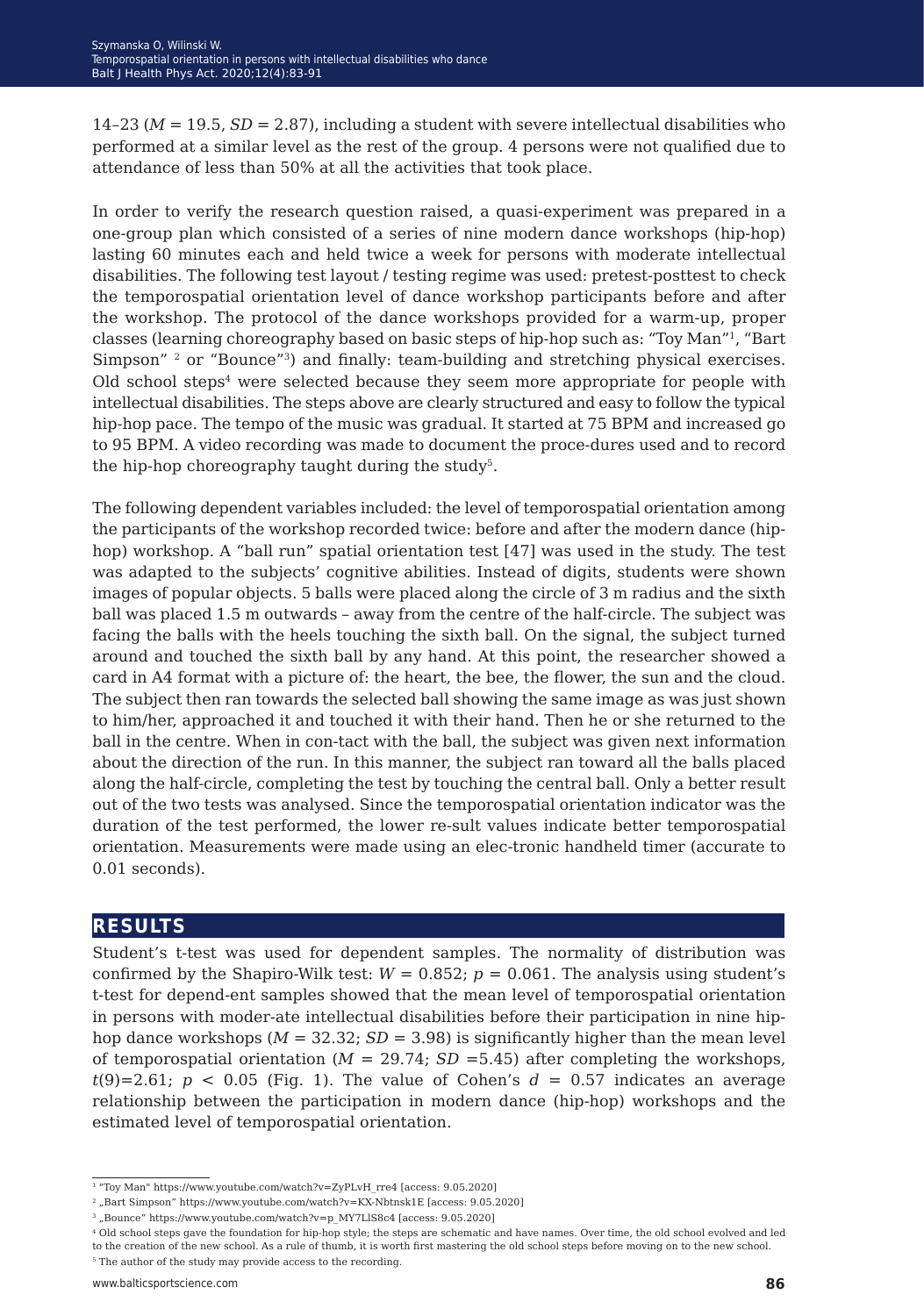

Fig. 1. Average level of temporospatial orientation in persons with moderate intellectual disa-bilities – participants of hip-hop dance workshops before (pre-test) and after (post-test) the workshops. The lower the average, the higher the level of temporospatial orientation

## **discussion**

Hip-hop is a dance style that requires a high level of motor coordination. It is based on many complex steps and at the same time gives a dancer a great deal of freedom in interpreting how he or she will perform a given step. Therefore, it is an activity suitable for persons with intel-lectual disabilities. It resembles the process of playing roles in the therapeutic theatre that in-creases the motivation to live. The roles and, in the case of hip-hop, dance forms are proposals that lead to the development of personalities, especially those that are restrained and restricted [48]. In modern dance, and especially in the hip-hop style, the improvisation mentioned above is an important element, for persons with intellectual disabilities can decide how to direct their movement, and instructors can control and dynamise this process, for example by identifying its components. The task of performing dance improvisation consisting of "drawing" circles using different parts of the body is a good example. Participants decide themselves which body parts to use in order to draw circle shapes and at the same time have the frameworks in which they try to perform the task. Such a framework is not based on limitations but on points of reference for the movement performed and on the sense of security.

The results obtained in this study show that following completed hip-hop dance workshops, persons with intellectual disabilities improved their temporospatial orientation. It may suggest the importance of dance in shaping this orientation. Jobling, Virji-Babul and Nichols [49] drew similar conclusions claiming that dance activities could improve the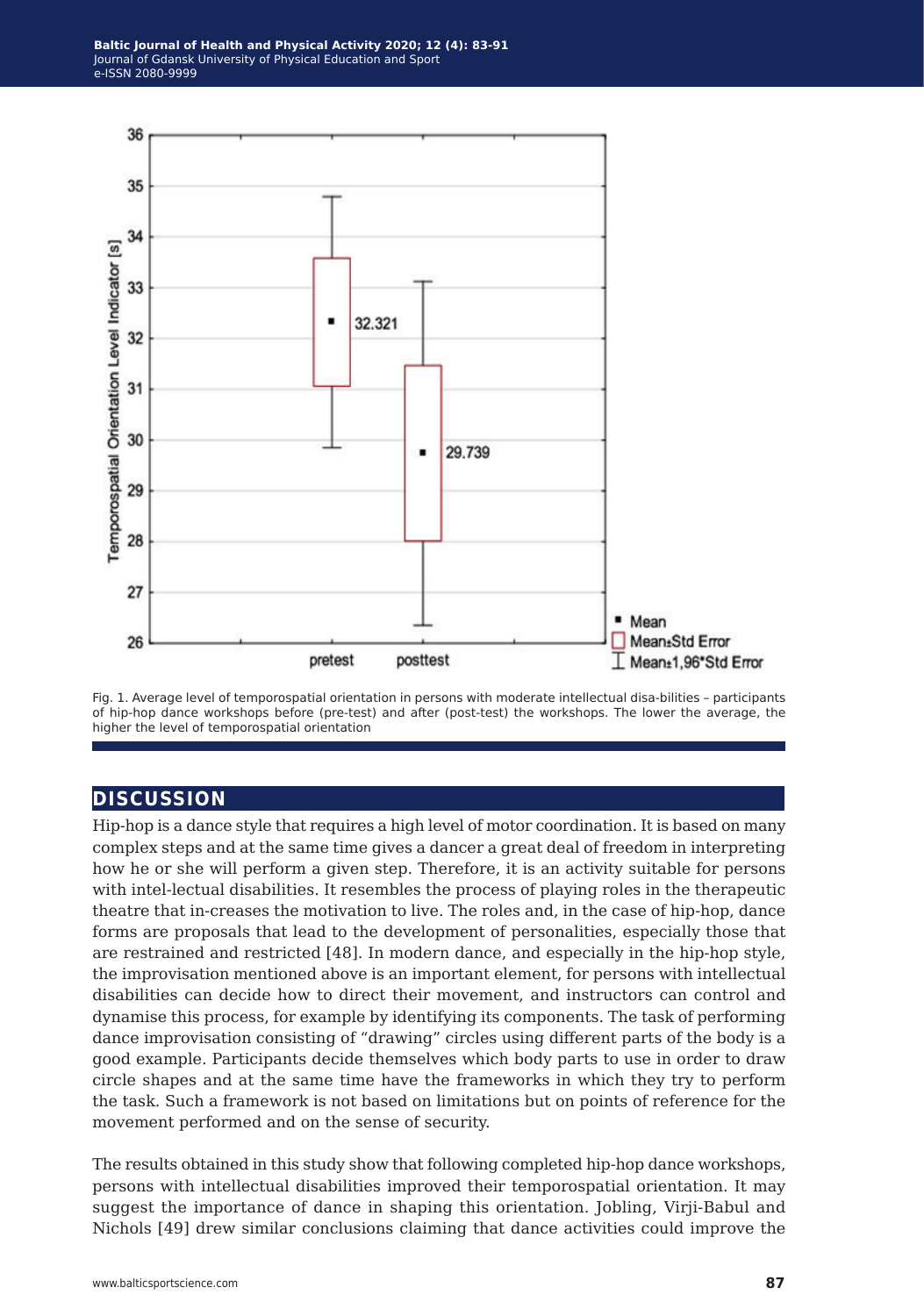sense of rhythm and awareness of the body in persons with Down syndrome. Thus, dance has beneficial effects on the nervous system efficiency and rapid effective control and regulation of the movement in space [19]. It may be assumed that a high level of body awareness is a factor that deter-mines temporospatial orientation. According to Levy et al. [50], developing awareness of the child's body through organization of impulses and internalization of control is significantly affected by dance. However, before children can cope with external dimensions of the envi-ronment, they must first understand their own body. Using accurate names of body parts and motion directions during dance activities not only expands the development of one's own body awareness, but also that of other people's [51]. For example, Barnet-López et al. [52] carried out studies with adults with intellectual disabilities during which the participants per-formed the human figure drawing test by Koppitz before and after the dance session. The results showed a significant improvement in their body awareness. Therefore, it is an activity suitable for persons with intellectual disabilities. Barnet-Lopez et al. [29] claim that the con-nection between the mind and the body is activated by dance therapy. This is what integrates the emotional, cognitive and physical dimension in a person.

There is no doubt that dance is an activity where coordination abilities play a major role. It appears that physical activity, which focuses on improving motor coordination, can have an impact on cognitive processes [53] responsible for processing information in the nervous sys-tem which ultimately "takes" them back into the environment in the form of reaction – namely behaviours. Kattenstroth et al. [39] think that dancing is increasingly used as an intervention because it combines many diverse features making it a promising neuroplasticity-inducing tool. They performed a broad assessment for people during aging. After 6 months, in the con-trol group no changes or further degradation of performance was found. In the dance group, beneficial effects were found for dance-related parameters such as posture and reaction times, but also for cognitive, tactile, motor performance, and subjective well-being. Scientific re-search confirms that the level of temporospatial orientation can be increased and that it de-pends primarily on the methods used and the selection of motor exercises when creating train-ing programs dedicated to this coordination capacity [54–56]. Gawlik and Zwierzchowska [57] even developed a set of exercises to shape coordination abilities and introduced them in the experimental group of blind persons and partially sighted boys aged 13 to 14 years during all physical education classes. Four dependent variables were controlled: temporospatial orien-tation capacity, dynamic balance ability, rapid simple reaction capability and the ability to move the whole body at high frequencies. The program was implemented over a period of six months and determined a significant improvement of the temporospatial orientation and the rate of response in the study group of subjects with visual impairment. In another study, Jennifer Monique Dabalsa [58] used jazz dance. She created a very diverse group of persons with disabilities. It consisted of 14 students, including persons with Down syndrome, ADHD, MPD and Asperger syndrome with autism spectrum. The classes took place for 12 days and lasted one hour per day during a summer workshop. Spatial orientation is also permanently linked to the perception of temporal parameters of movements and their changes. The level and development depend on the speed of assessment and control of the spatial conditions for the activity, which takes place on the basis of interaction of many analysers, mainly the visual and auditory ones [47]. An example of the fact that dance can shape temporospatial orienta-tion is the study by Jansen [59]. She carried out an experiment involving 65 Bavarian students of the primary school aged 7–9 years. The subjects completed the test which resembled the popular computer-based Tetris logic game and assessed the mental rotation ability. The sub-jects were then divided into two groups. One group went through a five-week creative dance course and the other group attended standard sports classes at school. Interestingly, only chil-dren who learned to dance showed a significant improvement in their mental rotation of fig-ures. The study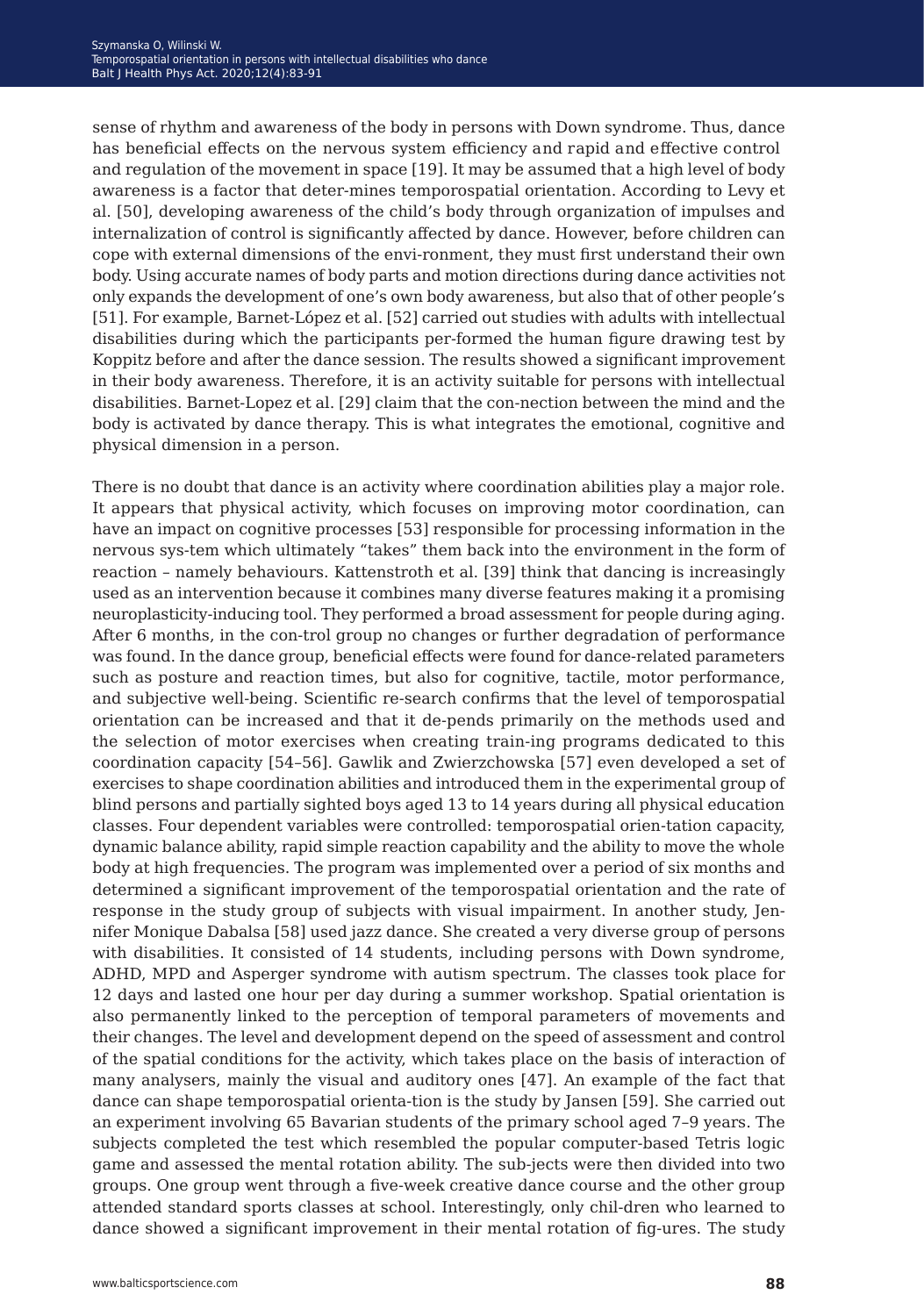shows that dance improves spatial imagination, which in turn makes it easier to solve all problems in everyday life, e.g. to reach a specific location in a new city. It is worth adding that temporospatial orientation in dance is based, inter alia, on the assessment of the body position during movement, on the ability to use the entire space available to the dancer and to adapt, for example, the length of steps while performing the choreography. During such performance, the group settings are often changed in relation to the frontal wall or in relation to individual participants, which is often beneficial in terms of developing tem-porospatial orientation, limiting the size of the training area and frequent changing of the movement direction [60].

In conclusion, dance offers many advantages in shaping coordination abilities, including tem-porospatial orientation, which "describes" the location of a person or part of his or her body in relation to the reference point and allows him or her to implement the intended movements. This coordination ability is extremely important in daily lives of persons with moderate and severe intellectual disabilities. A high level of temporospatial orientation can provide a basis for increasing autonomy or personal efficacy in persons with intellectual disabilities, which in turn can facilitate their social functioning. Therefore, temporospatial orientation should be included in the revalidation plans for this group of persons and formed during modern dance classes.

### **conclusions**

1. Modern dance (hip-hop) classes improve temporospatial orientation in persons with moderate intellectual disabilities.

2. The results obtained may provide evidence of the positive role played by modern dance in the therapy of nervous system disorders and be another inspiration in the process of developing next choreographies to improve the temporospatial orientation in persons with in-tellectual disabilities.

#### **references**

- [1] Schroeder S, Gertz G, Velasquez F. Final project report: usage of the term mental retar-dation: language, image and public education. Lawrence: University of Kansas; 2022.
- [2] Gottfredson L. Mainstream Science on Intelligence. The Wall Street Journal. 13 December 1994.
- [3] Luckasson R, Borthwick S, Buntix WHE. Mental retardation. Definition, classification and system of supports. 10th. Washington: American Association on Mental Retardation; 2002.
- [4] American Psychiatric Association. Desk Reference to the Diagnostic Criteria from DSM-5, (2013). (Kryteria diagnostyczne z DSM-5, Polish edition, edited by P. Gałecki, Ł. Święcicki, 2015. Wrocław: Wydawnictwo Edra Urban&Partner; 2015.
- [5] Dierssen M, Ramakers GJA. Dendritic pathology in mental retardation: from molecular genetics to neurobiology. Genes, Brain and Behavior. 2006; 5(Suppl2):48-60.<https://doi.org/10.1111/j.1601-183X.2006.00224.x>
- [6] Lightbody AA, Reiss AL. Gene brain, and behavior relationships in fragile X Syndrome: Evidence from neuroimaging Studies. Dev Disabil Res Rev. 2009;15(4):343-352.<https://doi.org/10.1002/ddrr.77>
- [7] Bernstein NA. Bewegungphysiologie. Sportmedizinische Schriftenreihe, der DHfK. Leipzig. 1975;9.
- [8] Schnabel G. Zur Bewegungskoordination. Wissenschaftliche Zeitschrift der DHfK. Leipzig. 1968;1.
- [9] Schnabel G. Koordinativen Fähigkeiten im Sport ihre Erfassung und zielgerichtete Aus-bildung. Theor Prax Körperkult. 1974;7:627-632.
- [10] Blume DD. Zu einigen wesentlichen theoretischen Grundpozitionen für die Unter-suchung der koordinativen Fähigkeiten. Theor Prax Körperkult. 1978;1:29-36.
- [11] Blume DD. Grundsatze und methodische Maßnamen zur Schulung koordinativen Fähigkeiten. Theor Prax Körperkult. 1978;2:3-1
- [12] Blume DD. Kennzeichnung koordinativen Fähigkeiten und Möglichkeiten ihrer Herausbildung in Trainingprozess. Wissenschaftliche Zeitschrift der DHfK. Leipzig 1981;22/1:17-41.
- [13] Hirtz P. Phänomen koordinativen Fähigkeiten. Theor Prax Körperkult. 1989;Beiheft 2:30-33.
- [14] Mattausch WD. Zu einigen Problemen den begrifflichen fizirung den konditionellen und koordinativen Fähigkeiten. Theor Prax Körperkult. 1973;9.
- [15] Pöhlmann R, Kirchner G, Wohlgefahrt K. Der Psychomotorische Fähigkeitskomplex seine Kennziechen und seine Vervollkommung. Theor Prax Körperkult. 1979;11:898-907.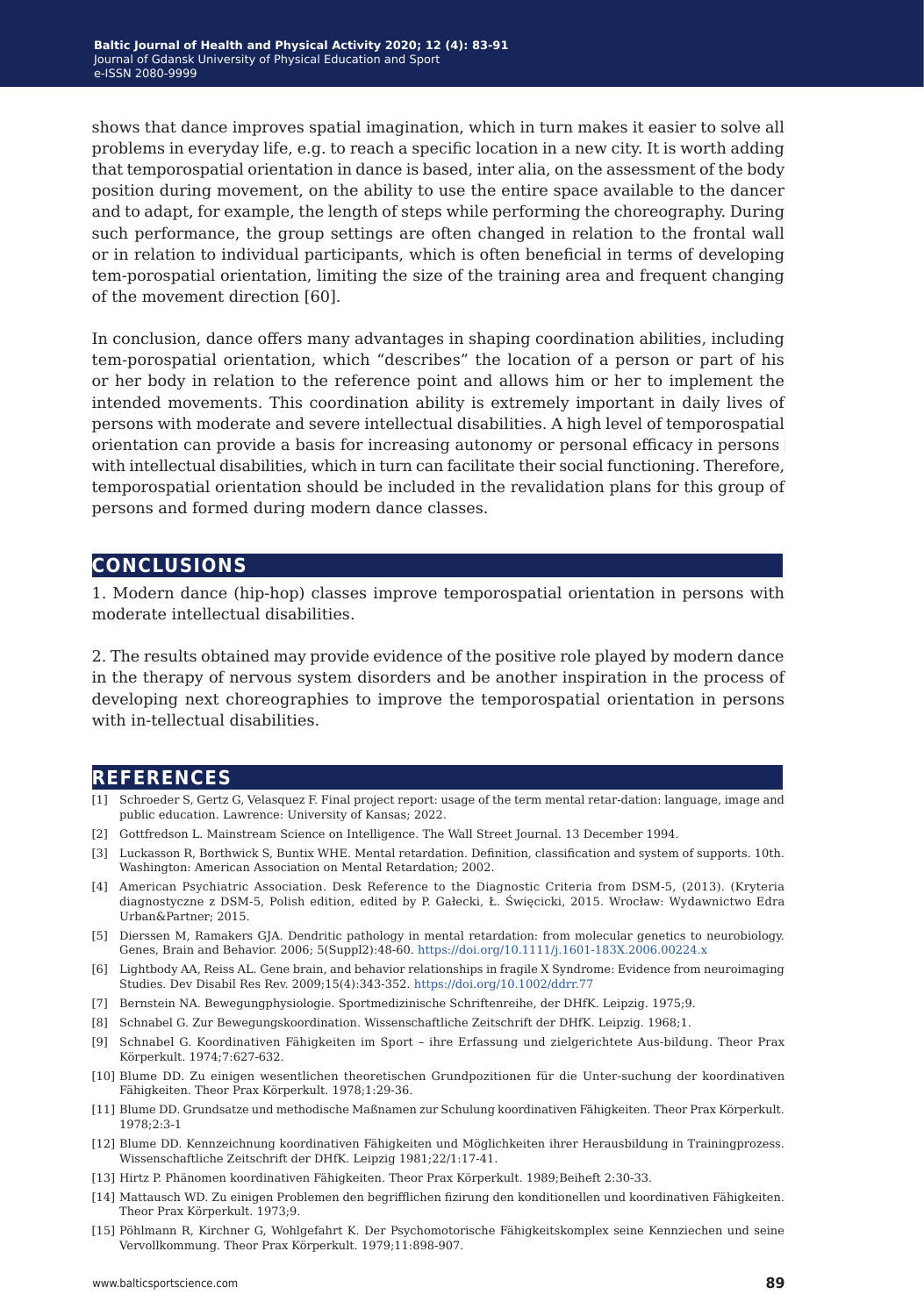- [16] Zimmermann K, Nicklisch R. Die Ausbildung koordinativen Fähigkeiten und ihre Bedeutung für die technische bzw. technisch-taktische Leistungsfähigkeiten der sportler. Theor. Prax. Körperkult. 1981;10.
- [17] Smits-Engelsman B, Hill EL. The relationship between motor coordination and intelligence across the IQ range. Pediatrics. October 2012;30(4):e950-e956.<https://doi.org/10.1542/peds.2011-3712>
- [18] Hirtz P, Wellnitz J. Hohes Niveau Koordinativer Fähigkeiten führt zu besseren Ergebnissen im Motorischen Lernen, Theorie und Praxis der Körpererziehung. 1985;4:151-154.
- [19] Mynarski W, Raczek J. Zmienność ontogenetyczna wybranych koordynacyjnych zdolności motorycznych u dzieci i młodzieży w wieku 7–18 lat [Ontogenetic variability of selected coordination motor skills in children and adolescents aged 7–18 years]. Antropomotoryka. 1991;6:39-62. Polish.
- [20] Šimonek J. Model rozvoja koordinačných schopností v dlhodobej športovej príprave v športových hrách [Model of development of coordination skills in long-term sports training in sports games]. Bratislava: Garmond; 2002, 124- 137. Slovak.
- [21] Waśkiewicz Z. Wpływ wysiłków anaerobowych na wybrane aspekty koordynacji motorycznej [The effect of anaerobic efforts on selected aspects of motor coordination]. Katowice: AWF; 2002. Polish.
- [22] Ljach W. Kształtowanie zdolności motorycznych dzieci i młodzieży [Development of motor abilities in children and adolescents] Warszawa: COS; 2003.
- [23] Starosta W. Motoryczne zdolności koordynacyjne: znaczenie, struktura, uwarunkowania, kształtowanie [Motor coordination abilities: importance, structure, determinants, development] Wyd. 2. Warszawa: IS; 2003. Polish.
- [24] Drid P, Bala G, Obadov S. The differences in motor and cognitive abilities between the more and less successful 12- 14 years old judokas. Arch Budo. 2010;6(2):95-100.
- [25] Malacko J, Stanković V. Canonical relations between variables of coordination abilities, variables of morphological characteristics and motor abilities of boys aged 11–12. Sport Sci. 2011;1(4):73-77.
- [26] Spasovska K. The connection of motorist abilities for assessment the coordination and explosive power with successful perform to gymnastic element, motor in front loom on parallel bars, Activ Phys Educ Sport. 2011;1 (2):129-134.
- [27] Yosmaoglu H, Baltaci G, Kaya D, Ozer H. Tracking ability, motor coordination, and functional determinants after anterior cruciate ligament reconstruction. Hum Kinet J Sport Rehabil. 2011;20:207-218. [https://doi.org/10.1123/](https://doi.org/10.1123/jsr.20.2.207) [jsr.20.2.207](https://doi.org/10.1123/jsr.20.2.207)
- [28] Farias LHS, Teixeira-Machado L. Behind the dance: educational, emotional and social contexts in Down syndrome. Int J Humanit Soc Sci Educ. 2016;3(1):20–23. [https://doi.org/10.20431/2349-0381.0301005](https://doi.org/10.20431/2349-0381.0301005 )
- [29] Barent-Lopez S, Perez-Testor S, Cabedo-Sanroma J, Oviedo GR, Guerra-Balic M. Dance/movement therapy and emotional well-being for adults with intellectual disabilities. Arts Psychother. 2016;51:10-16, 2016. [https://doi.](https://doi.org/10.1016/j.aip.2016.08.002 ) [org/10.1016/j.aip.2016.08.002](https://doi.org/10.1016/j.aip.2016.08.002 )
- [30] Sooful A, Surujlal J, Dhurup M. Dance and music as mediums for the social integration of children with intellectual disabilities into mainstream society. Afr J Phys Health Educ Recr Dance (AJPHERD). 2010 Dec;16(4):681-697.
- [31] Fostiak D. Koordynacja ruchowa u zawodników gimnastyki artystycznej, łyżwiarstwa figurowego i sportowego tańca towarzyskiego [Motor coordination in rhythmic gymnastics, figure skating and dancesport competitors]. Gdańsk: AWF; 1996.
- [32] Bednarzowa B, Młodzikowska M. Tańce [Dances]. Gdańsk: WSWF; 1978.
- [33] Miura A, Fujii S, Okano M, Kudo K, Nakazawa K. Finger-to-beat coordination skill of non-dancers, street dancers, and the world champion of a street-dance competition. Front Psychol. 2016 20 April. [https://doi.org/10.3389/](https://doi.org/10.3389/fpsyg.2016.00542 ) [fpsyg.2016.00542](https://doi.org/10.3389/fpsyg.2016.00542 )
- [34] Judge JO. Balance training to maintain mobility and prevent disability. Am J Prev Med. 2003;25(3):150-156. [https://](https://doi.org/10.1016/S0749-3797(03)00178-8) [doi.org/10.1016/S0749-3797\(03\)00178-8](https://doi.org/10.1016/S0749-3797(03)00178-8)
- [35] Belardinelli R, Lacalaprice F, Ventrella C, Volpe L, Faccenda E. Waltz dancing in patients chronic heart failure. New form of exercise training. Circ Heart Fail. 2008;1:107-114. [https://doi.org/10.1161/CIRCHEARTFAILURE.108.765727](https://doi.org/10.1161/CIRCHEARTFAILURE.108.765727 )
- [36] Haghigh AH, Mohammadtaghipoor F, Hamedinia M, Harati J. Effect of a combined ex-ercise program (aerobic and rebound therapy) with two different ratios on some physical and motor fitness indices in intellectually disabled girl. Balt J Health Phys Act. 2019;11(1):24-33. [https://doi.org/10.29359/BJHPA.11.1.03](https://doi.org/10.29359/BJHPA.11.1.03 )
- [37] Romenets SR, Anang J, Fereshtehnejad SM, et al. Tango for treatment of motor and non-motor manifestations in Parkinson's Disease: a randomized control study. Complement Ther Med. 2015;23:175-184. [https://doi.org/10.1016/j.](https://doi.org/10.1016/j.ctim.2015.01.015 doi:10.1016/j.ctim.2015.01.015 ) [ctim.2015.01.015 doi:10.1016/j.ctim.2015.01.015](https://doi.org/10.1016/j.ctim.2015.01.015 doi:10.1016/j.ctim.2015.01.015 )
- [38] Koch SC, Riege RFF, Tisborn K, Biondo J, Martin L, Beelmann A. Effects of dance movement therapy and dance on health-related psychological outcomes. A meta-analysis update. Front Psychol. 2019;10:1806, [https://doi.org/10.3389/](https://doi.org/10.3389/fpsyg.2019.01806 ) [fpsyg.2019.01806](https://doi.org/10.3389/fpsyg.2019.01806 )
- [39] Kattenstroth JC, Kalisch T, Holt S, Tegenthoff M, Dinse HR. Six months of dance intervention enhances postural, sensorimotor, and cognitive performance in elderly without affecting cardio-respiratory functions. Front Aging Neurosci. 2013;5:5, <https://doi.org/10.3389/fnagi.2013.00005>
- [40] Kim SH, Kim M, Ahn YB, et al. Effect of dance exercise on cognitive function in elderly patients with metabolic syndrome: A pilot study. J Sports Sci Med. 2011;10(4):671-8.
- [41] Rossmeissl A, Lenk S, Hanssen H, Donath L, Schmidt-Trucksäss A, Schäfer J. ZumBeat: Evaluation of a zumba dance intervention in postmenopausal overweight women. Sports (Basel). 2016;4(1):5. [https://doi.org/10.3390/](https://doi.org/10.3390/sports4010005 ) [sports4010005](https://doi.org/10.3390/sports4010005 )
- [42] Siedlecka B, Biliński W. Taniec w edukacji dzieci i młodzieży [Dance in education of children and adolescents]. Wrocław: AWF; 2003, 121.
- [43] Moelants D. Dance music, movement and tempo preferences. In: 5th Triennial ESCOM Conference; 2003, 649-652.
- [44] Bąk J. Taniec nowoczesny [Modern dance]. Wydawnictwo Dragon; 2016.
- [45] Gogerly L. Street dancing (On the radar: Dance). Library Binding; 2011.